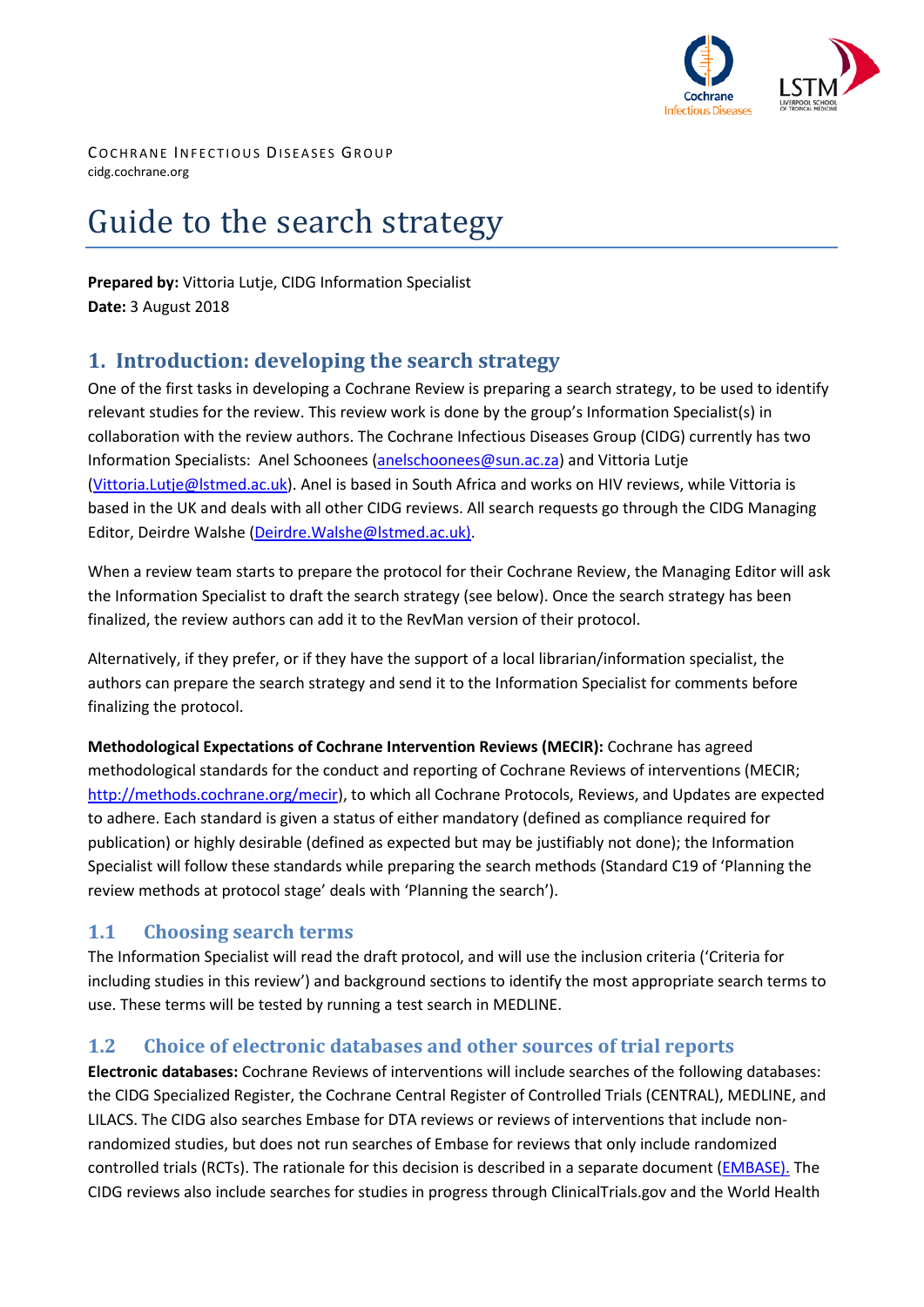#### COCHRANE INFECTIOUS DISEASES GROUP cidg.cochrane.org

Organization International Clinical Trials Registry Platform (WHO ICTRP). Other databases may need to be searched for particular reviews' topics; for instance, CINAHL for nursing and allied health disciplines, PsycINFO for the psychological literature, and others. Choice of these additional databases will be discussed on an individual review basis.

**Conference proceedings:** authors are encouraged to identify and search conference proceedings relevant to the review topic. These can be located via the Internet or in the reference lists of published studies. Authors are responsible for obtaining the relevant proceedings and for conducting these searches; they will not be run by the Information Specialist. Some reports of conference proceedings are now found in the Cochrane Central Register of Controlled Trials (CENTRAL).

**Organizations:** research organizations (such as the World Health Organization (WHO) and Médecins Sans Frontières) can be helpful in locating unpublished or ongoing studies. Review authors are encouraged to identify organizations relevant to their review's topic by searching the Internet or from the authorship and reference lists of published studies.

**Pharmaceutical companies:** authors are also encouraged to, where relevant, contact pharmaceutical companies that developed the drug or device of interest to ask them for help in locating unpublished and ongoing studies.

**Reference lists:** authors are responsible for browsing the references lists of the identified studies for additional studies.

#### **1.3 'Search methods for identification of studies' section**

The Information Specialist will draft the search methods section of the protocol (see below), in future tense. The detailed search terms for MEDLINE will be listed in an Appendix (see example on next page).

## **1.4 Search methods for systematic reviews of Diagnostic Test Accuracy**

Systematic reviews of diagnostic test accuracy (DTA) are also included in the CIDG's scope. Although the principles of conducting a DTA review are similar to those of an intervention review, the methods are different and they include a more extensive search strategy, with additional electronic databases to be searched and a more comprehensive list of search terms. The search methods section will be tailored to each individual review (and do not follow the template below).

## **2. Running the searches for studies**

#### **2.1. Timing of searches**

Once the protocol is accepted for publication, the Managing Editor will contact the Information Specialist to request the search for studies using the methods developed and recorded in the protocol. Results from this search will be sent to the review team to enable them to start work on the review. Also, depending on how long it takes to prepare the review, another search may be needed to ensure that the review is up-to-date (the last search date must be within 12 months of the review's intended publication date).

Some author teams prefer to run their own searches (both for new reviews and updates), in which case they should inform the Managing Editor and send a list of studies they have identified, to be included in the CIDG Specialized Register.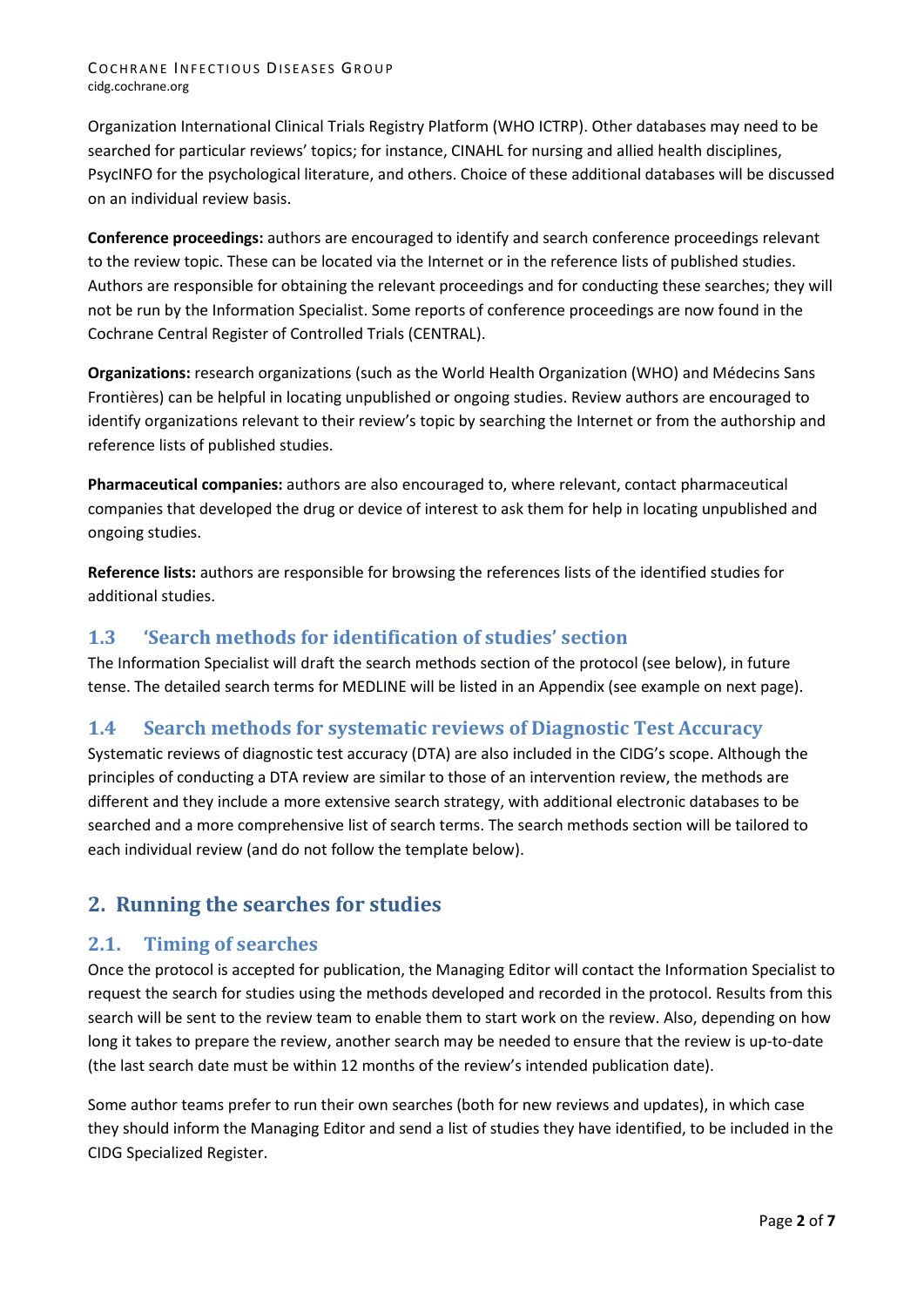#### **2.2. Assessing and recording search results**

After running a search for studies, the Information Specialist will send the results to the Managing Editor, who will forward them to the review's contact author. The results can be sent as a bibliographic database (preferably EndNote, or Reference Manager) or as a list of references in RIS. Screening of search results for Cochrane Reviews is done using Covidence software [\(www.covidence.org\)](http://www.covidence.org/), which allows the review author team to upload search results, screen abstracts and full-text articles. Covidence also keeps a record of the number of studies included or excluded from a review at each stage of the assessment process, and this information needs to be reported in the final version of a Cochrane Review in a PRISMA flow diagram (see example below: 4 Reporting search results: example of PRISMA flow diagram for reporting searches in new reviews). The template is available in RevMan, "Add figure").

If the review authors identify additional studies through communications with organizations, individual researchers, or pharmaceutical companies, they should inform the Information Specialist so that the studies can be added to the CIDG Specialized Register.

Cochrane Reviews also include report of studies in progress, identified through searches of ClinicalTrials.gov and the WHO ICTRP. Sometimes studies which are already published in a journal are still registered on these websites as ongoing. Authors should double-check the list of ongoing studies against published ones to avoid listing studies twice (this especially applies to review updates).

#### **2.3. Article retrieval and translations**

If the authors cannot obtain locally the full-text of the articles they need, they can require assistance to retrieve them from the CIDG editorial base by directly contacting Christianne Esparza [\(christianne.esparza@lstmed.ac.uk\)](mailto:christianne.esparza@lstmed.ac.uk). If an article needs translation into English, the review authors can ask the CIDG editorial base for assistance.

#### **2.4 Review updates**

According to MECIR, a Cochrane Review should be updated based on need. Aspects to consider are: how current is the review question, the impact and usage of the current version, the availability of additional studies, and an assessment of the likely change of any newly identified studies or additional data on the current review version. Methodological changes may also be involved.

The CIDG classifies all published reviews according to th[e Cochrane Updating Classification Framework.](https://community.cochrane.org/sites/default/files/uploads/inline-files/Cochrane_UCS-Guide.pdf) The CIDG also has piloted and approved its own review update policy (Version: 15 June 2018), which states that the review authors must provide a clear rationale to the CIDG editorial base regarding why updating the review is a priority at this time, and they must submit a 'Refresh' table (Annex 1), which is based on Table 2 of the BMJ paper 'When and how to update systematic reviews: consensus and checklist' [\(http://www.bmj.com/content/354/bmj.i3507\)](http://www.bmj.com/content/354/bmj.i3507). The CIDG review update policy document is available, on request, from the CIDG Managing Editor.

Once agreed, a review update involves a new search for studies. The Information Specialist will run these search updates and inform the authors of any new studies identified. Sometimes the search strategy of a published review needs to be changed, to accommodate new research findings (for instance, new drug names or other interventions, or new diagnostic tests); authors will need to discuss these changes with the CIDG editorial base and with the Information Specialist before incorporating them.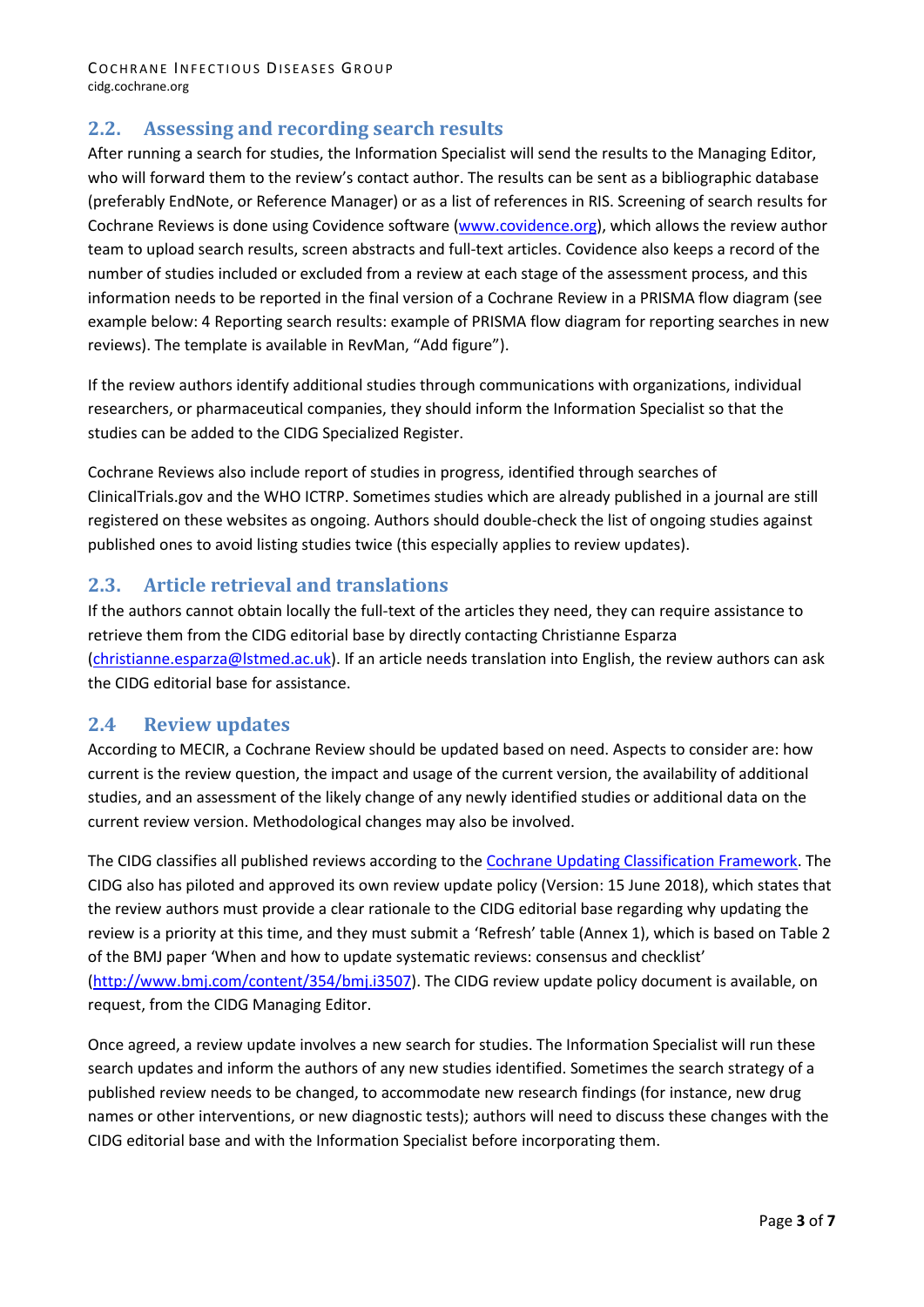Review authors are encouraged to report the search process for review updates in the same way as for new reviews, keeping a record of the number of new studies identified and included or excluded from the review, and this involves using a PRISMA flow diagram similar to the one used for new reviews - please see 5.1 below. Once a review is updated, the PRISMA diagram for the previous review version should be moved to an appendix. There will be a link to it so readers will be able to access it, but it won't be visible in the main body of the review

## **3. Template text for the 'Search methods for the identification of studies'**

This is the template for a Cochrane protocol. For a Cochrane Review, sentences will be changed to the past tense and exact dates of search will be added.

Date limitations may be relevant for certain reviews (for instance, it is not useful to search all dates when the specific diagnostic test under review has only be developed in 2010), and will apply to a protocol's search section as relevant.

## **Search methods for identification of studies**

We will attempt to identify all relevant studies regardless of language or publication status (published, unpublished, in press, ongoing).

#### **Electronic searches**

#### **Databases**

We will search the following databases using the search terms and strategy described in Appendix 1: Cochrane Infectious Diseases Group Specialized Register; Central Register of Controlled Trials (CENTRAL), published in the Cochrane Library; MEDLINE (PubMed); and LILACS. We will also search the WHO International Clinical Trials Registry Platform (ICTRP; [www.who.int/ictrp/en/\)](http://www.who.int/ictrp/en/) and ClinicalTrials.gov [\(https://clinicaltrials.gov/ct2/home\)](https://clinicaltrials.gov/ct2/home) for studies in progress, using "xx " and "xx" as search terms.

#### **Searching other resources**

#### **Conference proceedings**

We will search the following conference proceedings for relevant abstracts: [conference title, location (city and country), and date].

#### **Organizations and pharmaceutical companies**

We will contact organizations including [\*\*] and pharmaceutical companies including [\*\*] for unpublished and ongoing studies.

#### **Reference lists**

We will also check the reference lists of all studies identified by the above methods.

*\*\* List the sources you intend to contact in the protocol; list all sources actually contacted in the review with the date of contact.*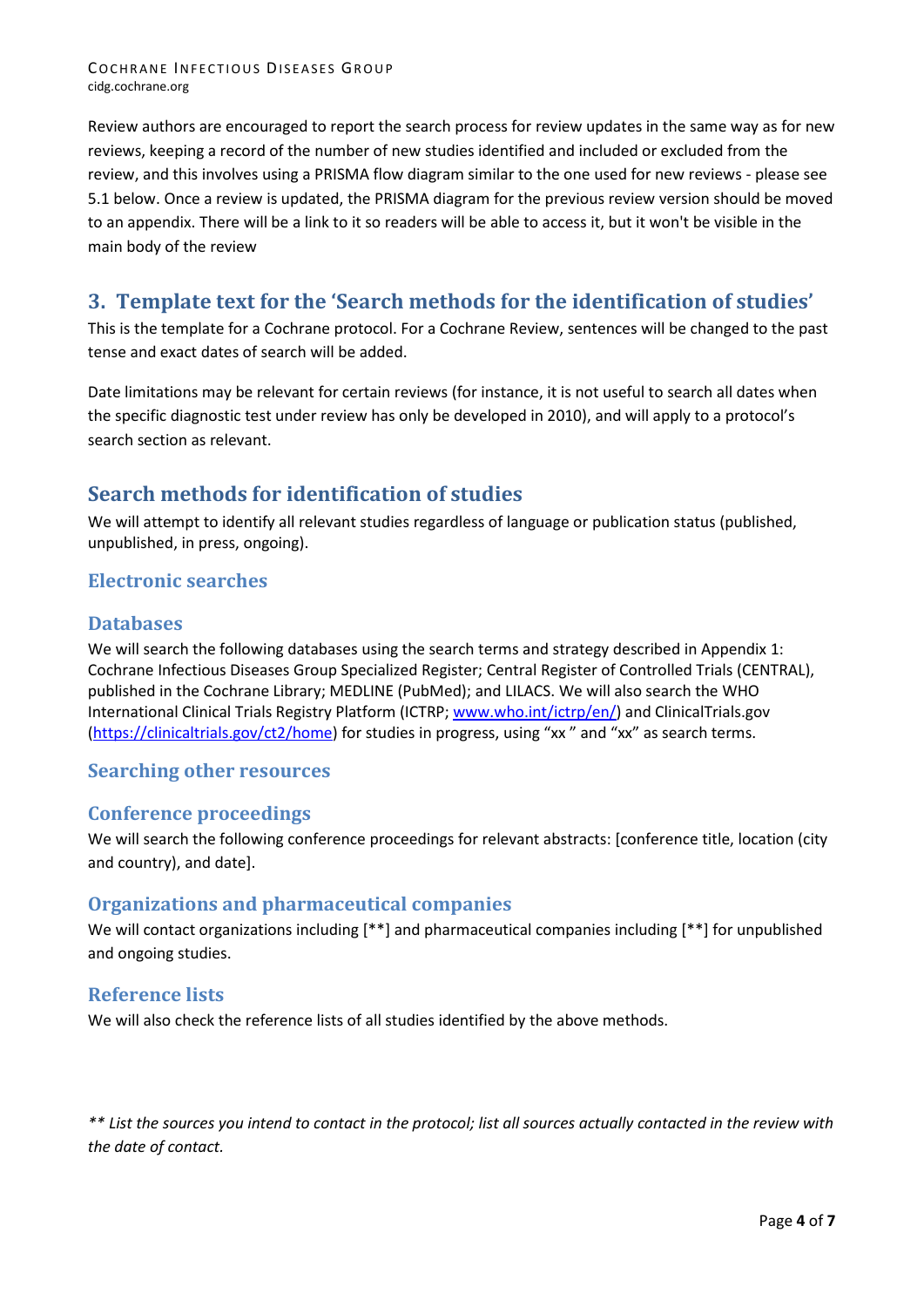## **4. Example search table for a protocol**

This example is from the protocol: Grace AG, Mittal A, Jain S, Tripathy JP, Satyanarayana S, Tharyan P, Kirubakaran R. Shortened treatment regimens versus the standard regimen for drug-sensitive pulmonary tuberculosis (Protocol). Cochrane Database of Systematic Reviews 2018, Issue 1. Art. No.: CD012918. DOI: 10.1002/14651858.CD012918.

#### **Appendix 1. Sample MEDLINE (PubMed) search terms**

 $#7$  Search #3 and #6<sup>1</sup>

#6 Search 4 or 5

#5 "antigen 85A" OR Ag85A OR "modified vaccinia ankara" OR MVA85A Field: Title/Abstract

#4 "antigen 85A, Mycobacterium tuberculosis" [Supplementary Concept] or "MVA 85A" [Supplementary Concept])

#3 Search 1 or 2

- #2 (("BCG Vaccine"[Mesh]) OR "bcg vaccin\*" or "bacille Calmette-Guérin" Field: Title/Abstract
- #1 "Tuberculosis"[Mesh] or tuberculosis or TB Field: Title/Abstract

<sup>1</sup>We will use search terms in combination with the search strategy for retrieving trials developed by Cochrane (Lefebvre 2011).

This is the preliminary search strategy for MEDLINE (PubMed). We will adapt it for searching other electronic databases. All search strategies will be reported in full in the final version of the review.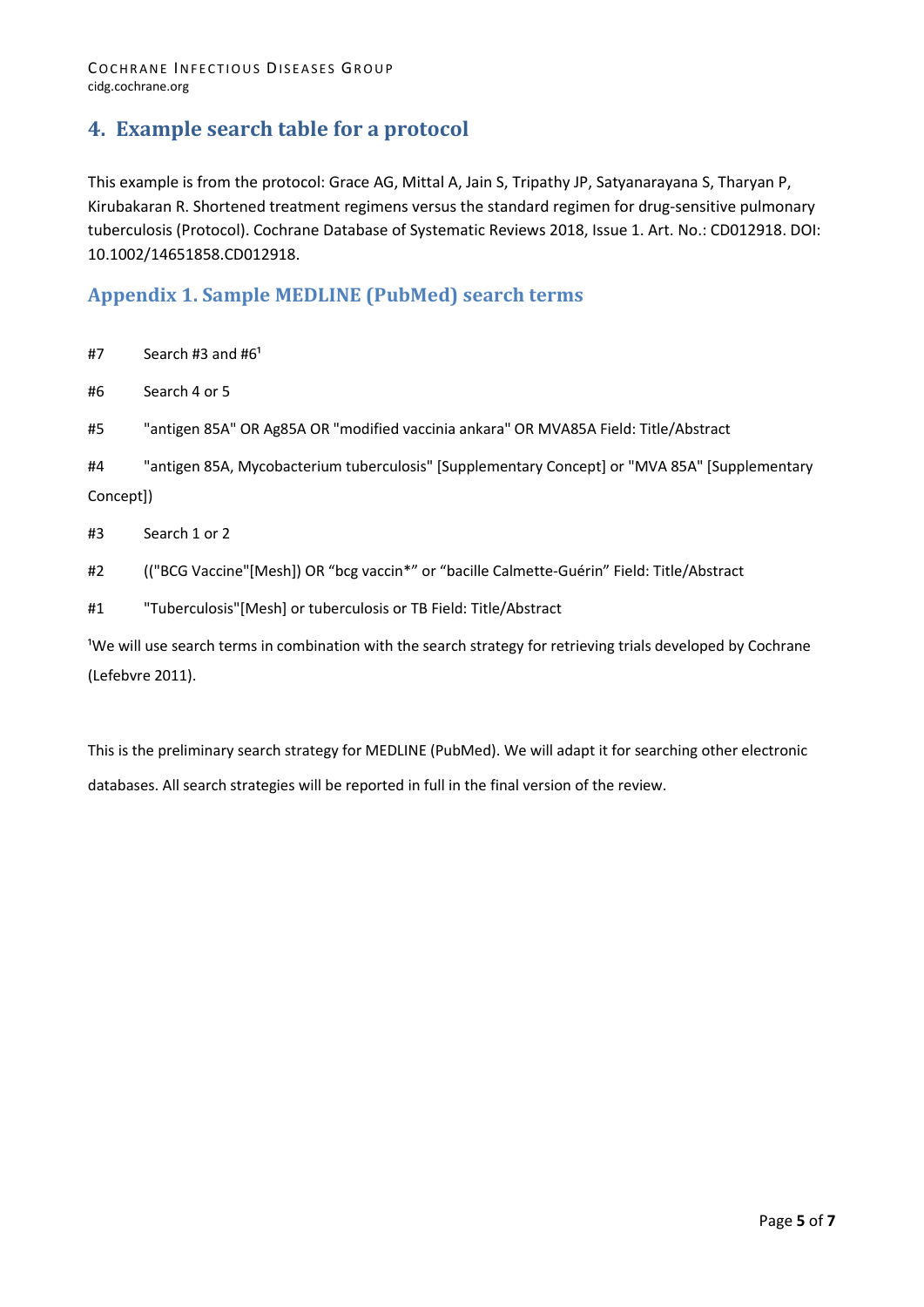## **5. Reporting search results: example of PRISMA flow diagram for reporting searches in new reviews**